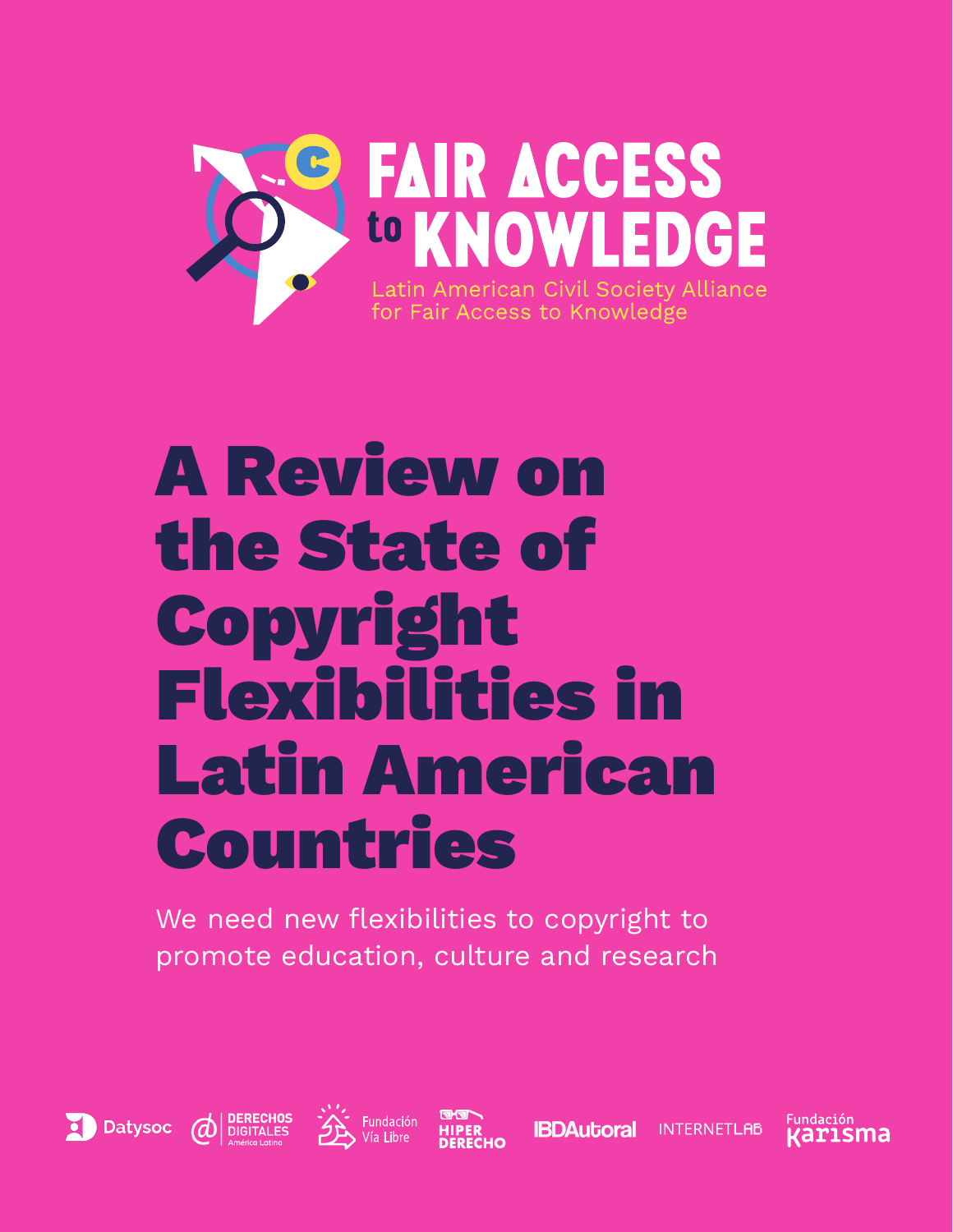| <b>EDUCATIONAL PURPOSES</b>                               |                                                                                        |                                                                                                           |                                                                                             |                                                                                                    |                                                    |  |  |  |  |  |
|-----------------------------------------------------------|----------------------------------------------------------------------------------------|-----------------------------------------------------------------------------------------------------------|---------------------------------------------------------------------------------------------|----------------------------------------------------------------------------------------------------|----------------------------------------------------|--|--|--|--|--|
| <b>Purpose: Promote face-to-face and online education</b> |                                                                                        |                                                                                                           |                                                                                             |                                                                                                    |                                                    |  |  |  |  |  |
| <b>Country</b>                                            | <b>Communication</b><br>(face-to-face)                                                 | <b>Reproduction (face-</b><br>to-face)                                                                    | <b>Anthologies /</b><br><b>Compilations</b>                                                 | <b>Online Education</b>                                                                            | <b>DRM</b><br><b>Circumvention</b>                 |  |  |  |  |  |
| <b>Argentina</b>                                          | Law 11723 art, 36<br>inc. 2                                                            |                                                                                                           |                                                                                             |                                                                                                    | There is no regu-<br>lation on DRM                 |  |  |  |  |  |
| <b>Bolivia</b>                                            | Decision 351 of the<br><b>Andean Community</b><br>art. 22 J (of direct<br>application) | Decision 351 of the<br><b>Andean Community</b><br>art 22 B (of direct<br>application)                     |                                                                                             |                                                                                                    | There is no regu-<br>lation on DRM                 |  |  |  |  |  |
| <b>Brazil</b>                                             | Law 9610 art. 46<br>paragraph VI                                                       |                                                                                                           |                                                                                             |                                                                                                    |                                                    |  |  |  |  |  |
| <b>Chile</b>                                              | Law 17336 art, 71 N<br>and O                                                           | Law 17336 art. 71 B.<br>D, M and Q                                                                        |                                                                                             | Law 17336 art. 71 M<br>and O                                                                       |                                                    |  |  |  |  |  |
| Colombia                                                  | Law 23 art. 32, art.<br>98 paragraph 2 and<br>art. 164                                 | Law 1915 art. 16 e,<br>and Law 23 art. 40                                                                 |                                                                                             |                                                                                                    | Law 1915 art. 13<br>paragraph 4                    |  |  |  |  |  |
| <b>Costa Rica</b>                                         | Law No. 6683 art. 73<br>and 73 bis paragraph<br>1 <sub>d</sub>                         | Law No. 6683 art.<br>73 (final paragraph)<br>and 74, and Exec-<br>utive Decree No.<br>24611-J art. 35 bis | Law No. 6683 art<br>73 (final paragraph)<br>and Executive<br>Decree No. 24611-J<br>art. 35a | Law No. 6683 art<br>73, 73 bis paragraph<br>1 d and Executive<br>Decree No. 24611-J<br>art. 35 bis |                                                    |  |  |  |  |  |
| Cuba                                                      | Law No. 14 art. 38<br>b, ch                                                            | Law No. 14 art. 38 a.<br>b, ch, d                                                                         |                                                                                             | Law No. 14 art. 38 b<br>and d                                                                      | There is no regu-<br>lation on DRM                 |  |  |  |  |  |
| <b>Dominican</b><br><b>Republic</b>                       | Law No. 65-00 art.<br>44 paragraph 1                                                   | Law No. 65-00 art.<br>32 and 40                                                                           |                                                                                             |                                                                                                    |                                                    |  |  |  |  |  |
| <b>Ecuador</b>                                            | Ingenios Code art.<br>212 paragraph 17<br>and 28                                       | Ingenios Code art.<br>212 paragraph 14<br>and 15                                                          | Ingenios Code art.<br>212 paragraph 1<br>subparagraph 2                                     | Ingenios Code art.<br>212 paragraph 15                                                             | <b>Ingenios Code</b><br>art. 130                   |  |  |  |  |  |
| <b>El Salvador</b>                                        | <b>Intellectual Property</b><br>Act art. 44c                                           | Intellectual Property<br>Act art. 45c                                                                     | <b>Intellectual Property</b><br>Act art. 49-C                                               | <b>Intellectual Property</b><br>Act art. 44c, art. 45c<br>and $49-c$                               |                                                    |  |  |  |  |  |
| Guatemala                                                 | Copyright Act art.<br>63 <sub>b</sub>                                                  | Copyright Act art.<br>64 a, 66d and 67                                                                    |                                                                                             |                                                                                                    |                                                    |  |  |  |  |  |
| <b>Honduras</b>                                           | Decree No. 4-99-E<br>art. 56                                                           | Decree No. 4-99-E<br>art. 50                                                                              |                                                                                             |                                                                                                    |                                                    |  |  |  |  |  |
| <b>Mexico</b>                                             | Federal Copyright<br>Act art. 16 IV and<br>151 III                                     | <b>Federal Copyright</b><br>Act art. IV 148                                                               |                                                                                             |                                                                                                    | <b>Federal Copyright</b><br>Act art. 114c IV       |  |  |  |  |  |
| <b>Nicaragua</b>                                          |                                                                                        | Law No. 312 art. 33<br>and 36                                                                             |                                                                                             |                                                                                                    |                                                    |  |  |  |  |  |
| <b>Panama</b>                                             | Law 64 art. 67 para-<br>graph 3                                                        | Law 64 art. 69<br>paragraph 1 (snip-<br>pets/reprographic<br>media)                                       |                                                                                             |                                                                                                    | Law 64 art. 146<br>paragraph 1 and<br>3            |  |  |  |  |  |
| <b>Paraguay</b>                                           | Law 1328 art. 38<br>paragraph 3                                                        | Law 1328 art. 39<br>parapraph 1                                                                           |                                                                                             |                                                                                                    |                                                    |  |  |  |  |  |
| <b>Peru</b>                                               | Legislative Decree<br>822 art. 41c                                                     | Legislative Decree<br>822 arts. 42 and<br>43a                                                             |                                                                                             | Legislative Decree<br>822 arts, 41c and 43a                                                        | Legislative<br>Decree 822 art.<br>196 <sub>B</sub> |  |  |  |  |  |
| <b>Uruguay</b>                                            | Law 9739 art.<br>44 subsection B<br>paragraph 1 final<br>subparagraph                  |                                                                                                           |                                                                                             |                                                                                                    |                                                    |  |  |  |  |  |
| Venezuela                                                 | Copyright Act art. 43<br>paragraph 3                                                   | Copyright Act art.<br>44 paragraph 3<br>and 8                                                             |                                                                                             |                                                                                                    |                                                    |  |  |  |  |  |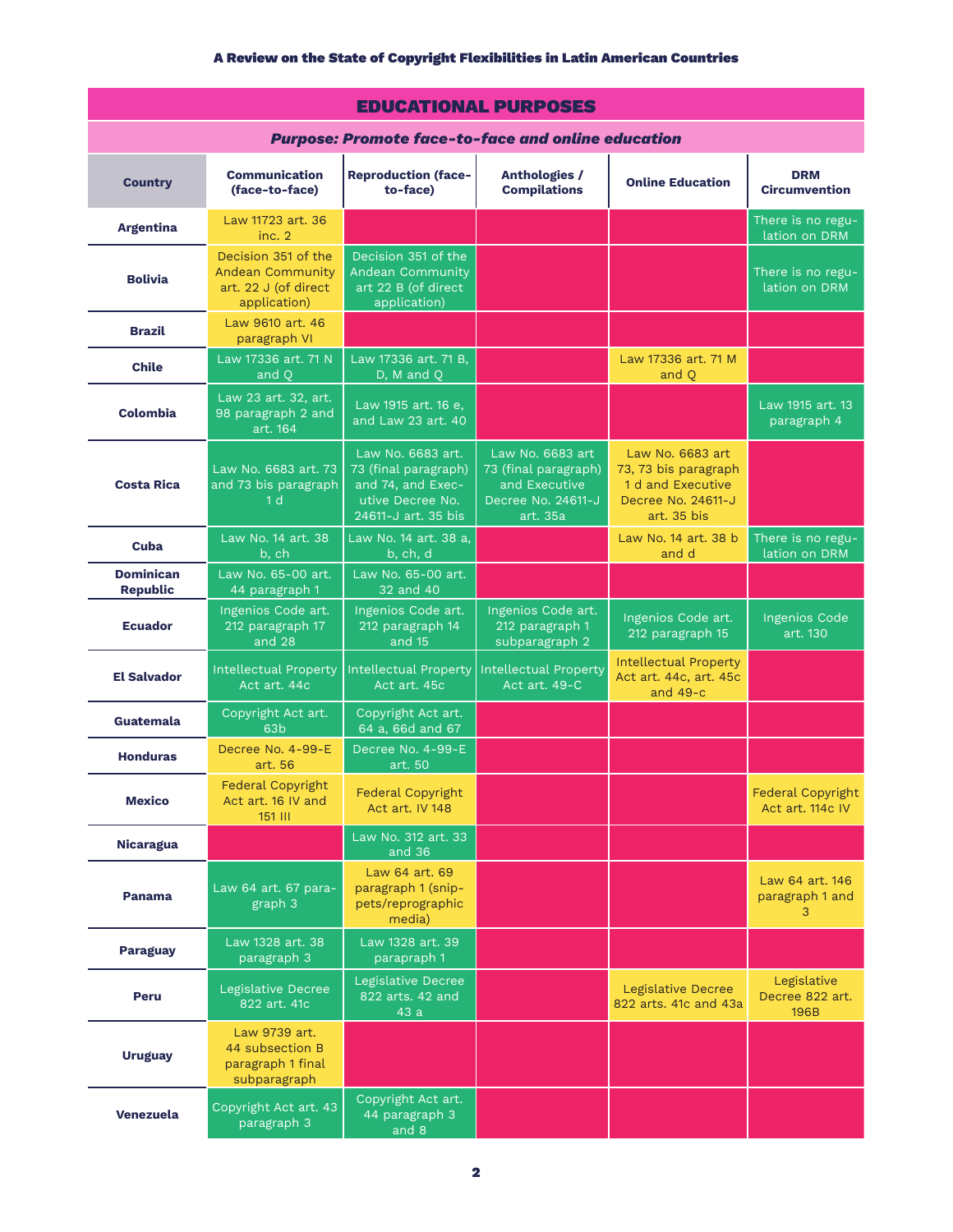# Glossary - Purpose: Promote face-to-face and online education

# **Communication**

Communication for educational purposes: this type of exception enables the communication of works for purely educational purposes. We find countries that provide a broad scope and exempt all acts of non-profit communication that have didactic or educational purposes. On the other hand, there are countries that raise very specific exceptions, circumscribing acts of communication for educational purposes to a physical space (for example, within the classroom or within a teaching institution), to a type of institution (for example, only in public education) or to certain types of work (for example, only literary and musical works).

# **Reproduction**

Reproduction for educational purposes: this type of exception allows certain types of reproduction of works for educational and non-profit purposes (for example, single chapters of books, articles or illustrative images).

# **Selection of readings**

Selection of readings for educational purposes: another usual exception in comparative law is the possibility of

selecting and compiling readings for educational purposes or for exclusive use in educational institutions.

# **Online teaching**

The exceptions that enable the use of works for educational purposes now need greater detail than in the past, and it is often necessary to explicitly define how they operate in different technological contexts. It is necessary to explicitly establish that the exceptions for communication and reproduction for teaching purposes apply to face-to-face, blended, online and distance education or learning processes.

# **DRM circumvention**

Digital rights management (DRM) measures are anti-copying or access control mechanisms used by copyright holders to limit some uses of digital works. The vast majority of countries have incorporated into their legislation provisions that penalize circumvention. For this reason, DRM circumvention must be explicitly enabled when DRM circumvention is performed to exercise an exception. It is useless to offer users copyright exceptions without offering the guarantee that they will be able to circumvent the obstacles caused by DRM measures in order to use those exceptions.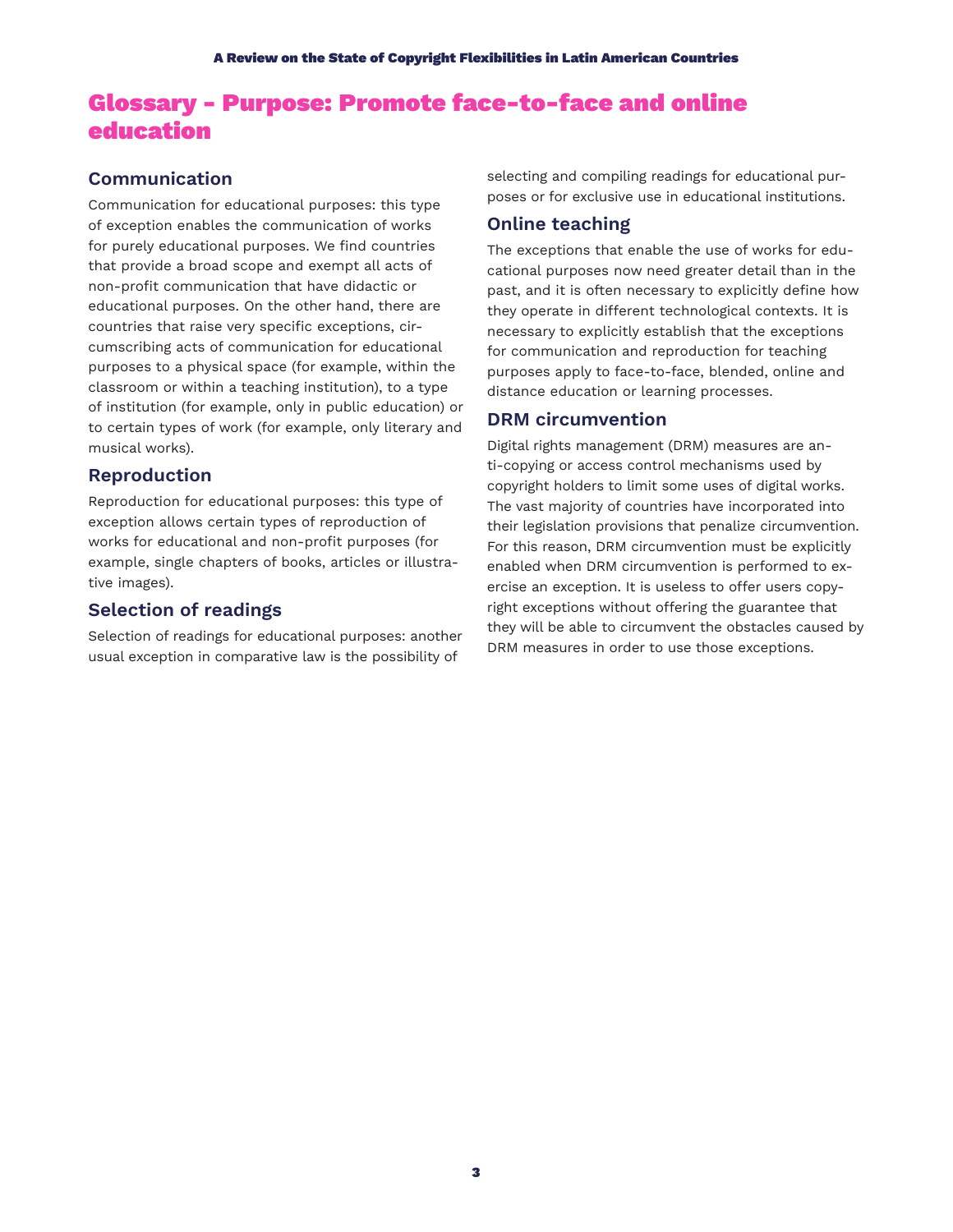| <b>LIBRARIES AND ARCHIVES</b>                                           |                                                                           |                                                                           |                               |                                                                                                        |                                             |                                  |                                 |                                                                      |                                                     |                                                                                                                                                                             |                                                           |
|-------------------------------------------------------------------------|---------------------------------------------------------------------------|---------------------------------------------------------------------------|-------------------------------|--------------------------------------------------------------------------------------------------------|---------------------------------------------|----------------------------------|---------------------------------|----------------------------------------------------------------------|-----------------------------------------------------|-----------------------------------------------------------------------------------------------------------------------------------------------------------------------------|-----------------------------------------------------------|
| <b>Purpose: Promote access to and preservation of cultural heritage</b> |                                                                           |                                                                           |                               |                                                                                                        |                                             |                                  |                                 |                                                                      |                                                     |                                                                                                                                                                             |                                                           |
| <b>Country</b>                                                          | <b>Public</b><br><b>Lending</b>                                           | Inter-<br>library<br>Loan                                                 | Repro-<br>duction<br>services | Preser-<br>vation                                                                                      | <b>Access</b><br>to with-<br>drawn<br>works | <b>Orphan</b><br>works           | Cross-<br>border<br><b>uses</b> | <b>Parallel</b><br>import                                            | Trans-<br>lation<br>ser-<br>vices                   | Sold out<br>or not<br>available<br>works                                                                                                                                    | <b>DRM</b><br>circum-<br>vention                          |
| <b>Argentina</b>                                                        |                                                                           |                                                                           |                               |                                                                                                        |                                             |                                  |                                 |                                                                      |                                                     | Law 11723<br>art. 6                                                                                                                                                         | There is<br>no regu-<br>lation on<br><b>DRM</b>           |
| <b>Bolivia</b>                                                          |                                                                           |                                                                           |                               | Deci-<br>sion 351<br>of the<br>Andean<br>Commu-<br>nity art<br>22 C (of<br>direct<br>applica-<br>tion) |                                             |                                  |                                 |                                                                      |                                                     | Law No.<br>1322 art.<br>25 and 26                                                                                                                                           | There is<br>no regu-<br>lation on<br><b>DRM</b>           |
| <b>Brazil</b>                                                           |                                                                           |                                                                           |                               |                                                                                                        |                                             |                                  |                                 |                                                                      |                                                     |                                                                                                                                                                             |                                                           |
| <b>Chile</b>                                                            | Law<br>17336<br>art. 18<br>para-<br>graph e<br>$sub-$<br>para-<br>graph 2 | Law<br>17336<br>art. 18<br>para-<br>graph e<br>$sub-$<br>para-<br>graph 2 | Law<br>17336<br>art. 71J      | Law<br>17336<br>art. 71<br> a                                                                          | Law<br>17336<br>art. 71                     |                                  |                                 | Law<br>17336<br>art. 18<br>para-<br>graph e<br>subpara-<br>praph 2   | Law<br>17336<br>art. 71L                            |                                                                                                                                                                             |                                                           |
| <b>Colombia</b>                                                         | <b>Law 1915</b><br>art. 16<br>para-<br>graph b<br>and c                   | <b>Law 23</b><br>art. 38                                                  |                               | <b>Law 23</b><br>art. 38                                                                               | <b>Law 23</b><br>art. 38                    | Law<br>1915<br>arts. 18<br>to 27 |                                 | <b>Law 23</b><br>art. 38,<br>art. 12,<br>art. 166<br>and art.<br>172 |                                                     |                                                                                                                                                                             | <b>Law 1915</b><br>art. 13<br>para-<br>graph <sub>4</sub> |
| <b>Costa Rica</b>                                                       |                                                                           |                                                                           |                               |                                                                                                        |                                             |                                  |                                 |                                                                      |                                                     |                                                                                                                                                                             | Law No.<br>8039 art.<br>62 e                              |
| Cuba                                                                    |                                                                           | Law No.<br>14 art.<br>38 d                                                | Law No.<br>14 art.<br>38 d    | Law No.<br>14 art.<br>38 d                                                                             |                                             | Law No.<br>14 art.<br>38 d       |                                 |                                                                      | Law<br><b>No. 14</b><br>art. 38<br>d and<br>art. 39 | Law No.<br>14 art. 36,<br>art. 37<br>and art.<br>38 d                                                                                                                       | There is<br>no regu-<br>lation on<br><b>DRM</b>           |
| <b>Dominican</b><br><b>Republic</b>                                     | Law No.<br>65-00<br>art. 38                                               | Law No.<br>65-00<br>art. 38                                               |                               | Law No.<br>65-00<br>art. 38                                                                            |                                             |                                  |                                 |                                                                      |                                                     | Law No.<br>65-00<br>arts. 45,<br>46, 47,<br>48 and<br>Dec. 362-<br>01 arts.<br>25 and<br>following<br>(regu-<br>lates only<br>art. 48<br>licenses<br>for public<br>utility) | Law No.<br>$65 - 00$<br>art. 187<br>Para-<br>graph I e    |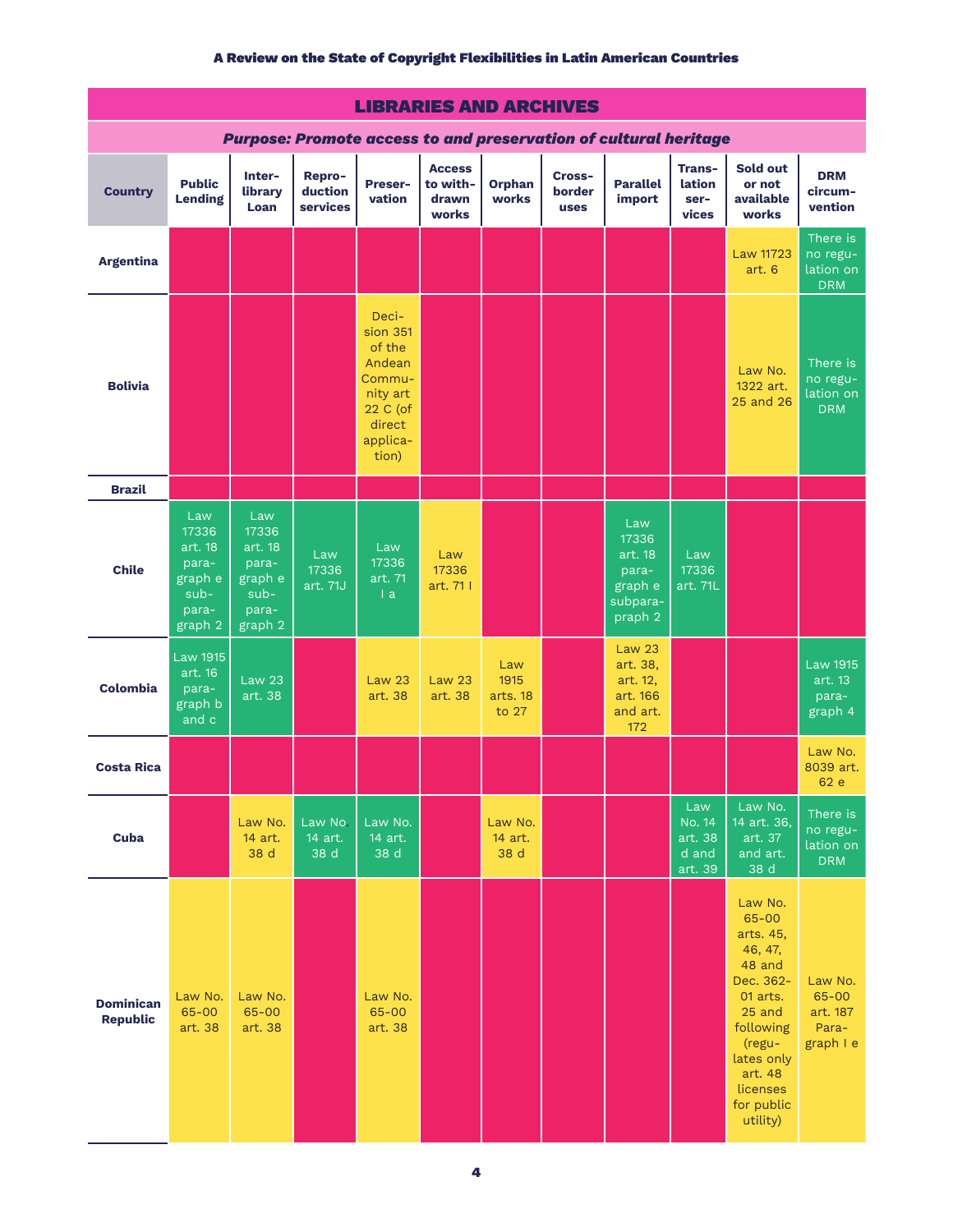| <b>LIBRARIES AND ARCHIVES</b>                                           |                                                                                     |                                                             |                                                                  |                                                                  |                                             |                                                                      |                                                        |                                                                          |                                                                        |                                                                                             |                                                                     |
|-------------------------------------------------------------------------|-------------------------------------------------------------------------------------|-------------------------------------------------------------|------------------------------------------------------------------|------------------------------------------------------------------|---------------------------------------------|----------------------------------------------------------------------|--------------------------------------------------------|--------------------------------------------------------------------------|------------------------------------------------------------------------|---------------------------------------------------------------------------------------------|---------------------------------------------------------------------|
| <b>Purpose: Promote access to and preservation of cultural heritage</b> |                                                                                     |                                                             |                                                                  |                                                                  |                                             |                                                                      |                                                        |                                                                          |                                                                        |                                                                                             |                                                                     |
| <b>Country</b>                                                          | <b>Public</b><br><b>Lending</b>                                                     | Inter-<br>library<br>Loan                                   | Repro-<br>duction<br>services                                    | <b>Preser-</b><br>vation                                         | <b>Access</b><br>to with-<br>drawn<br>works | <b>Orphan</b><br>works                                               | Cross-<br>border<br><b>uses</b>                        | <b>Parallel</b><br>import                                                | Trans-<br>lation<br>ser-<br>vices                                      | Sold out<br>or not<br>available<br>works                                                    | <b>DRM</b><br>circum-<br>vention                                    |
| <b>Ecuador</b>                                                          | Ingenios<br>Code<br>art. 125<br>and<br>art. 212<br>para-<br>graph<br>9 <sub>v</sub> | Ingenios<br>Code<br>art. 212<br>para-<br>graph 9<br>b and v | Ingenios<br>Code<br>art. 212<br>para-<br>graph<br>9 <sub>i</sub> | Ingenios<br>Code<br>art. 212<br>para-<br>graph<br>9a             |                                             | Ingenios<br>Code<br>art. 212<br>para-<br>graph 16<br>and art.<br>214 | Ingenios<br>Code<br>art. 212<br>para-<br>graph<br>9 Vl | Ingenios<br>Code art.<br>125 and<br>art. 212<br>para-<br>graph<br>$9$ VI | Inge-<br>nios<br>Code<br>art. 212<br>para-<br>graph 9<br>III and<br>IV | Ingenios<br>Code<br>art. 212<br>paragraph<br>16 and<br>art. 217<br>paragraph<br>$4$ and $5$ | Ingenios<br>Code art.<br>130                                        |
| <b>El Salvador</b>                                                      |                                                                                     |                                                             | $Intel-$<br>lectual<br>Property<br>Act art.<br>45 <sub>b</sub>   | Intel-<br>lectual<br>Property<br>Act art.<br>45 d                |                                             |                                                                      |                                                        |                                                                          |                                                                        | Intel-<br>lectual<br>Property<br>Act art.<br>45 <sub>b</sub>                                | Intellec-<br>tual Prop-<br>erty Act<br>art. 85-D<br>paragraph<br>7a |
| Guatemala                                                               | Copy-<br>right Act<br>art. 65                                                       |                                                             |                                                                  | Copy-<br>right Act<br>art. 64 b<br>and 71                        |                                             |                                                                      |                                                        |                                                                          |                                                                        | Copyright<br>Act art.<br>64 b                                                               | Copyright<br>Act art.<br>$133$ sex-<br>ties 2 a                     |
| <b>Honduras</b>                                                         |                                                                                     | <b>Decree</b><br>No.<br>$4 - 99 - E$<br>art 49              |                                                                  | <b>Decree</b><br>No.<br>$4 - 99 - E$<br>art 49                   |                                             |                                                                      |                                                        |                                                                          |                                                                        | <b>Decree</b><br>No. 4-99-<br><b>E</b> art 49                                               | <b>Decree</b><br>Law 16-<br>2006 art<br>35a                         |
| <b>Mexico</b>                                                           |                                                                                     |                                                             |                                                                  | Federal<br>Copy-<br>right Act<br>art. 148V                       |                                             |                                                                      |                                                        |                                                                          |                                                                        | Federal<br>Copyright<br>Act art. 147<br>and Regu-<br>lation art.<br>38 to 43                | Federal<br>Copyright<br>Act art.<br>114 qua-<br>ter IV              |
| <b>Nicaragua</b>                                                        | <b>Decree</b><br>No. 22-<br>00 art.<br>21                                           |                                                             |                                                                  | Law No.<br>312 art.<br>35                                        |                                             |                                                                      |                                                        |                                                                          |                                                                        |                                                                                             |                                                                     |
| <b>Panama</b>                                                           | <b>Law 64</b><br>art. 69<br>para-<br>graph 6                                        |                                                             |                                                                  | <b>Law 64</b><br>art. 69<br>para-<br>graph <sub>2</sub>          |                                             |                                                                      |                                                        |                                                                          |                                                                        | <b>Law 64</b><br>art. 68<br>paragraph<br>$\overline{2}$                                     | Law 64<br>art. 146<br>para-<br>graph 1<br>and 3                     |
| <b>Paraguay</b>                                                         | Law<br>1328 art.<br>39 para-<br>graph 5                                             |                                                             |                                                                  | Law<br>1328 art.<br>39 para-<br>graph 2                          |                                             |                                                                      |                                                        |                                                                          |                                                                        | <b>Law 1328</b><br>art. 53                                                                  |                                                                     |
| Peru                                                                    | Legis-<br>lative<br><b>Decree</b><br>822 art.<br>43f                                |                                                             |                                                                  | Legis-<br>lative<br><b>Decree</b><br>822 art.<br>43 <sub>c</sub> |                                             |                                                                      |                                                        |                                                                          |                                                                        |                                                                                             | Legis-<br>lative<br><b>Decree</b><br>822 art.<br>196B               |
| <b>Uruguay</b>                                                          |                                                                                     |                                                             |                                                                  |                                                                  |                                             |                                                                      |                                                        |                                                                          |                                                                        |                                                                                             |                                                                     |
| Venezuela                                                               |                                                                                     |                                                             |                                                                  | Copy-<br>right Act<br>art. 44<br>para-<br>graph 4                |                                             |                                                                      |                                                        |                                                                          |                                                                        |                                                                                             |                                                                     |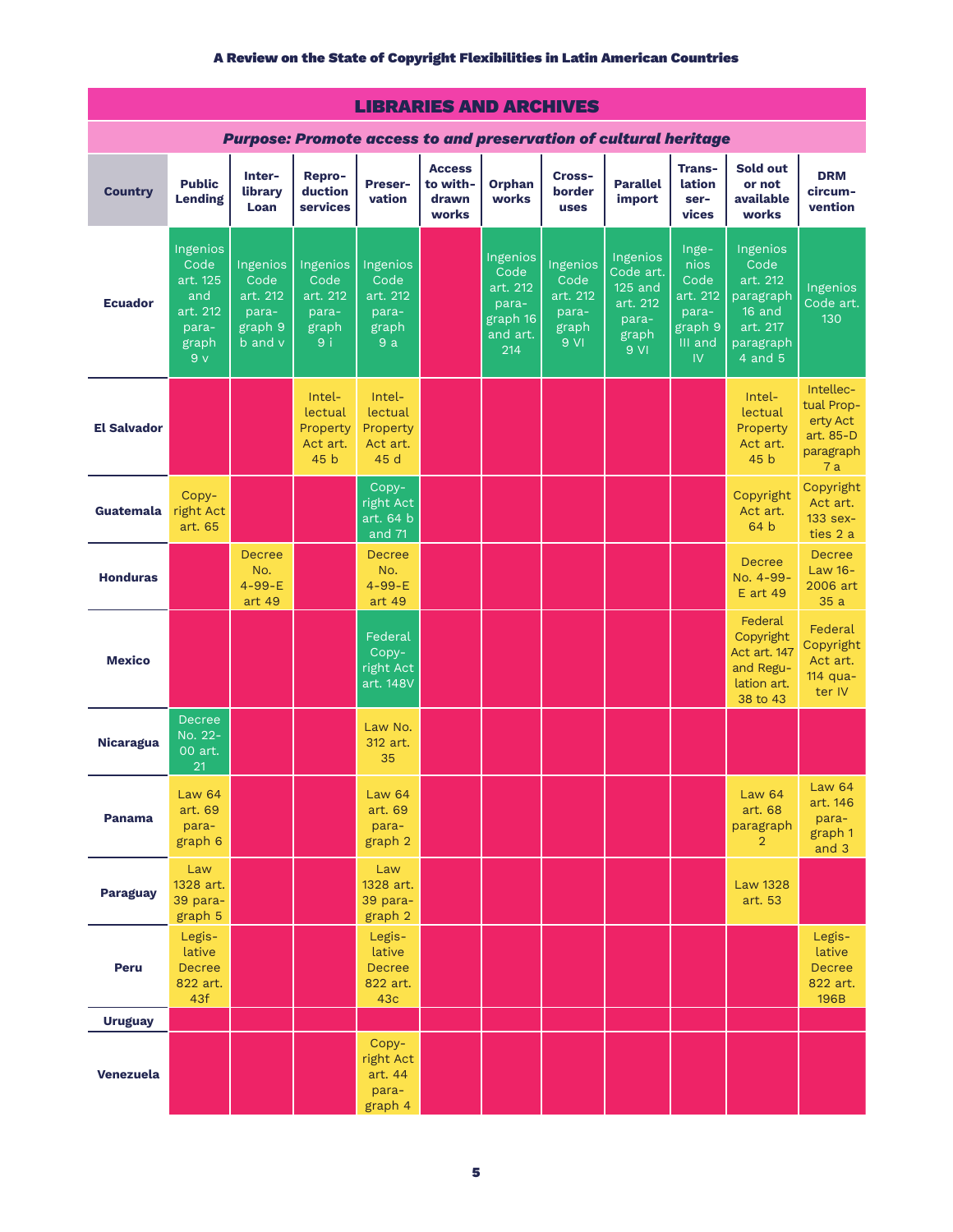# Glossary - Purpose: Promote access to and preservation of cultural heritage

# **Public lending**

Public lending is a form of distribution of works (an exclusive right of the author). Non-profit public lending of works is one of the essential services provided by libraries and archives and should be a permitted use. Countries that consider that copyright is exhausted after the first sale of a copy of any work do not need a public lending exception, since in this case the distribution of those copies is free.

# **Lending and donations between libraries**

Some laws allow libraries to donate or lend works to other libraries, as well as make copies of works in their collection to provide to other libraries.

## **Reproduction services**

This type of exception allows libraries and archives to make and supply copies of short extracts, single articles or a chapter of a work available in their collections to the public for the purpose of research or study.

## **Preservation**

This type of exception enables the reproduction of works that are part of the collections of heritage institutions for preservation purposes, as well as the change of format and the migration of protected works to new supports and platforms, allowing in some cases to use those copies instead of the original copy.

# **Access to withdrawn works**

This type of exception addresses a problem currently faced by libraries in relation to electronic publications. When it comes to works that circulate in physical format, libraries can keep the copies they have acquired even though the work has been withdrawn from the market. The possibility of retaining withdrawn copies guarantees libraries and archives the preservation of the public record, also allowing them to identify any modification or retraction.

# **Orphan works**

Orphan works are those for which it is not possible to determine that they are in the public domain and/or whose owners cannot be identified or located in order to enforce their rights. Several countries establish in their legislation a procedure by which libraries or archives can request the declaration of an orphan work to a public authority after a reasonable search of the owner of the rights.

# **Cross-border uses**

Cross-border interlibrary uses include international loans, as well as communications, transmissions, and other acts of distribution that enable libraries and archives to share resources (including works in digital formats) internationally. Countries that consider copyright to be exhausted after the first sale of a copy of any work (both domestically and internationally) do not need this type of exception for acts of physical distribution, but do need this type of exception for acts such as communications or transmissions.

# **Parallel imports**

It is necessary to establish an exception to allow libraries to import works that are not sold in the national market when the national legislation does not provide for the international exhaustion of the right of distribution (including export and import).

# **Translation services**

The exceptions that enable the translation of works by libraries and archives are essential to support education and research activities. This is an aspect of special social interest in countries with populations that speak different languages or dialects and also in the case of less developed countries.

# **Sold out or not available works**

This type of exception covers the case of works sold out on the market or that are not available for any other reason. Several countries establish mechanisms tending to favor access. Some legislations include, within the concept of unavailable works, those that are offered at an excessive price in relation to similar works.

# **DRM circumvention**

Digital rights management (DRM) measures are anti-copying or access control mechanisms used by copyright holders to limit some uses of digital works. The vast majority of countries have incorporated into their legislation provisions that penalize circumvention. For this reason, DRM circumvention must be explicitly enabled when DRM circumvention is performed to exercise an exception. It is useless to offer users copyright exceptions without offering the guarantee that they will be able to circumvent the obstacles caused by DRM measures in order to use those exceptions.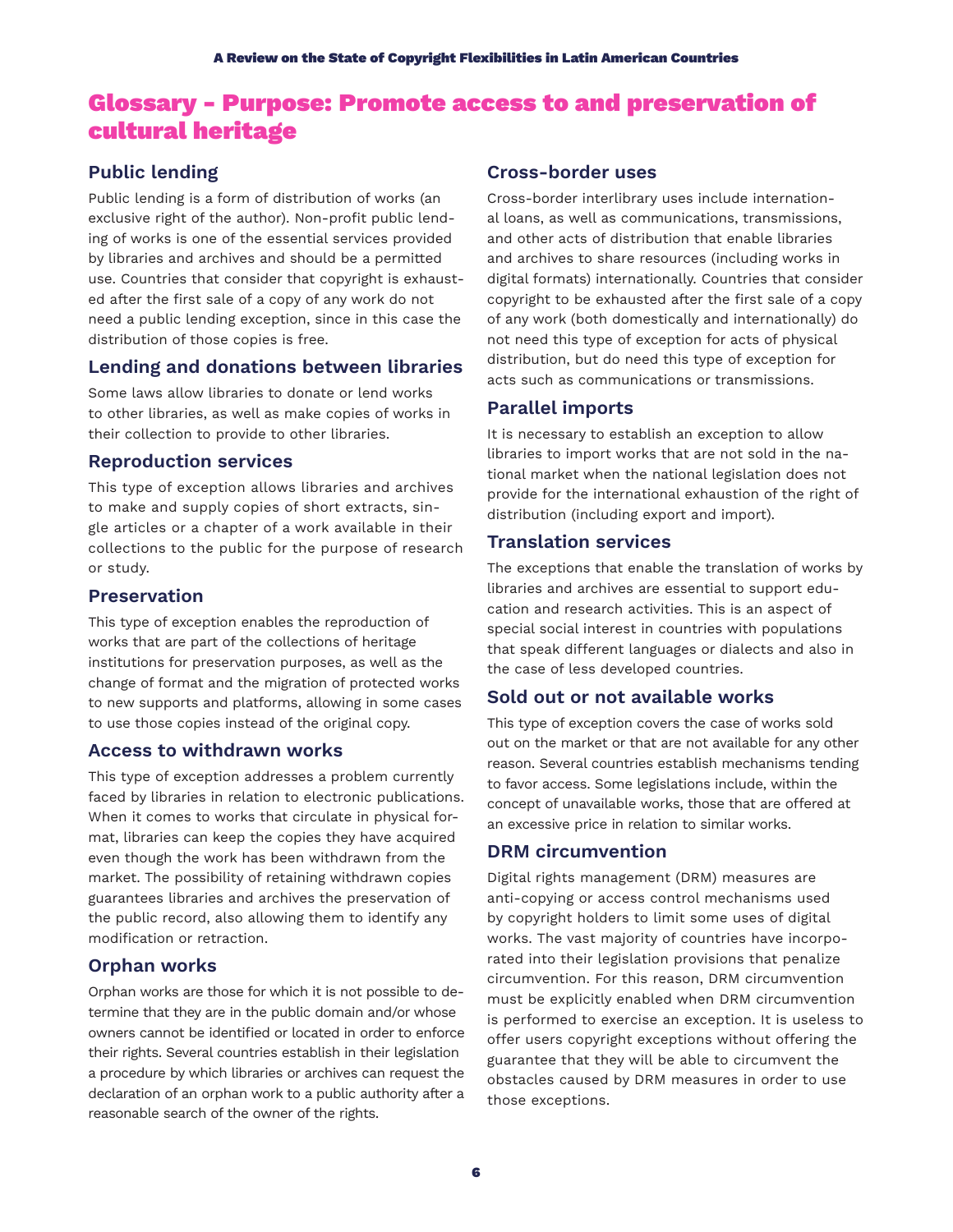| <b>RESEARCH AND NEW TECHNOLOGIES</b>                                                 |                                                |                                                                    |                                                                         |                                                                          |                                                                                                   |                                                                      |                                           |                                             |                                                                            |  |
|--------------------------------------------------------------------------------------|------------------------------------------------|--------------------------------------------------------------------|-------------------------------------------------------------------------|--------------------------------------------------------------------------|---------------------------------------------------------------------------------------------------|----------------------------------------------------------------------|-------------------------------------------|---------------------------------------------|----------------------------------------------------------------------------|--|
| Purpose: Allow the use and development of new technologies and uses not yet foreseen |                                                |                                                                    |                                                                         |                                                                          |                                                                                                   |                                                                      |                                           |                                             |                                                                            |  |
| <b>Country</b>                                                                       | <b>Links and</b><br>frames                     | <b>Software:</b><br><b>Backup</b>                                  | Software:<br><b>Adaptation</b><br>for private/<br>personal<br>use       | <b>Reverse</b><br>engineer-<br>ing                                       | <b>Text and</b><br>data<br>mining                                                                 | Non-con-<br>sumptive<br><b>uses</b><br>(technical<br>process-<br>es) | <b>Transfor-</b><br>mative<br><b>uses</b> | General<br>copyright<br>exception<br>(open) | <b>DRM</b> cir-<br>cumven-<br>tion                                         |  |
| <b>Argentina</b>                                                                     |                                                | <b>Law 11723</b><br>art. 9<br>paragraph<br>$2$ and $3$             |                                                                         |                                                                          |                                                                                                   |                                                                      |                                           |                                             | There is<br>no regu-<br>lation on<br><b>DRM</b>                            |  |
| <b>Bolivia</b>                                                                       |                                                | Supreme<br><b>Decree</b><br>No. 24,582<br>arts. 15<br>and 16       |                                                                         |                                                                          |                                                                                                   |                                                                      |                                           |                                             | There is<br>no regu-<br>lation on<br><b>DRM</b>                            |  |
| <b>Brazil</b>                                                                        |                                                | <b>Law 9609</b><br>art. 6 para-<br>graph I                         | Law 9609<br>art. 6 para-<br>graph III<br>and IV                         |                                                                          |                                                                                                   | Law 9610<br>art. 30<br>paragraph<br>1                                |                                           |                                             |                                                                            |  |
| <b>Chile</b>                                                                         |                                                | <b>Law 17336</b><br>art. 71 Ñ<br>paragraph<br>a                    | <b>Law 17336</b><br>art. $71 \tilde{N}$<br>paragraph a                  | Law 17336<br>art. $71 \tilde{N}$<br>paragraph<br>b and c                 |                                                                                                   | Law 17336<br>art. 71 O                                               |                                           |                                             |                                                                            |  |
| Colombia                                                                             |                                                |                                                                    |                                                                         | <b>Law 1915</b><br>art. 13 a, b,<br>d, f                                 |                                                                                                   | <b>Law 1915</b><br>art. 16 a                                         |                                           |                                             | <b>Law 1915</b><br>art. 13                                                 |  |
| <b>Costa Rica</b>                                                                    |                                                | <b>Executive</b><br><b>Decree</b><br>No. 24611-<br>$J$ art. $9$    | <b>Executive</b><br>Decree No.<br>24611-J art.<br>10                    | Law No.<br>8039 art.<br>62 a, b                                          |                                                                                                   |                                                                      |                                           |                                             | Law No.<br>8039 art.<br>62a, b                                             |  |
| Cuba                                                                                 |                                                | Gazette<br>42/2020<br>Resolution  <br>$23$ art. $5b$<br>and art. 7 | Gazette<br>42/2020<br><b>Resolution</b><br>23 art. 5 a,<br>d and art. 8 | Gazette<br>42/2020<br>Resolution<br>23 art. 5<br>$\overline{c}$ , d      |                                                                                                   |                                                                      |                                           |                                             | There is<br>no regu-<br>lation on<br><b>DRM</b>                            |  |
| <b>Dominican</b><br><b>Republic</b>                                                  |                                                | Law No.<br>65-00 art.<br>74                                        | Law No.<br>65-00 art.<br>74                                             | Law No.<br>65-00 art.<br>187 Para-<br>graph I a,<br>b, c, d              |                                                                                                   |                                                                      |                                           |                                             | Law No.<br>65-00 art.<br>187 Para-<br>graph I a,<br>b, c, d                |  |
| <b>Ecuador</b>                                                                       | Ingenios<br>Code art.<br>212 para-<br>graph 24 | Ingenios<br>Code art.<br>134 para-<br>graph 2                      | Ingenios<br>Code art.<br>$134$ para-<br>graph 1 and<br>art. 137         | Ingenios<br>Code art.<br>134 para-<br>graph 3<br>and 4                   | Ingenios<br>Code art.<br>212 para-<br>graph 9<br>viii (only<br>in librar-<br>ies and<br>archives) | Ingenios<br>Code art.<br>212 para-<br>graph 23                       |                                           | Ingenios<br>Code art.<br>211                | Ingenios<br>Code art.<br>130                                               |  |
| <b>El Salvador</b>                                                                   |                                                | Intellectu-<br>al Property<br>Act art. 45<br>g, h                  | Intellectual<br>Property<br>Act art. 49                                 | Intellectual<br>Property<br>Act art.<br>85-D para-<br>graph 6 a<br>and b |                                                                                                   |                                                                      |                                           |                                             | Intellec-<br>tual Prop-<br>erty Act<br>art. 85-D<br>paragraph<br>6 a and b |  |
| Guatemala                                                                            |                                                | Copyright<br>Act arts.<br>32 and 33                                | Copyright<br>Act art. 34                                                | Copyright<br>Act art. 133<br>sexties 1 a,<br>b, d                        |                                                                                                   |                                                                      |                                           |                                             | Copyright<br>Act art.<br>$133$ sex-<br>ties                                |  |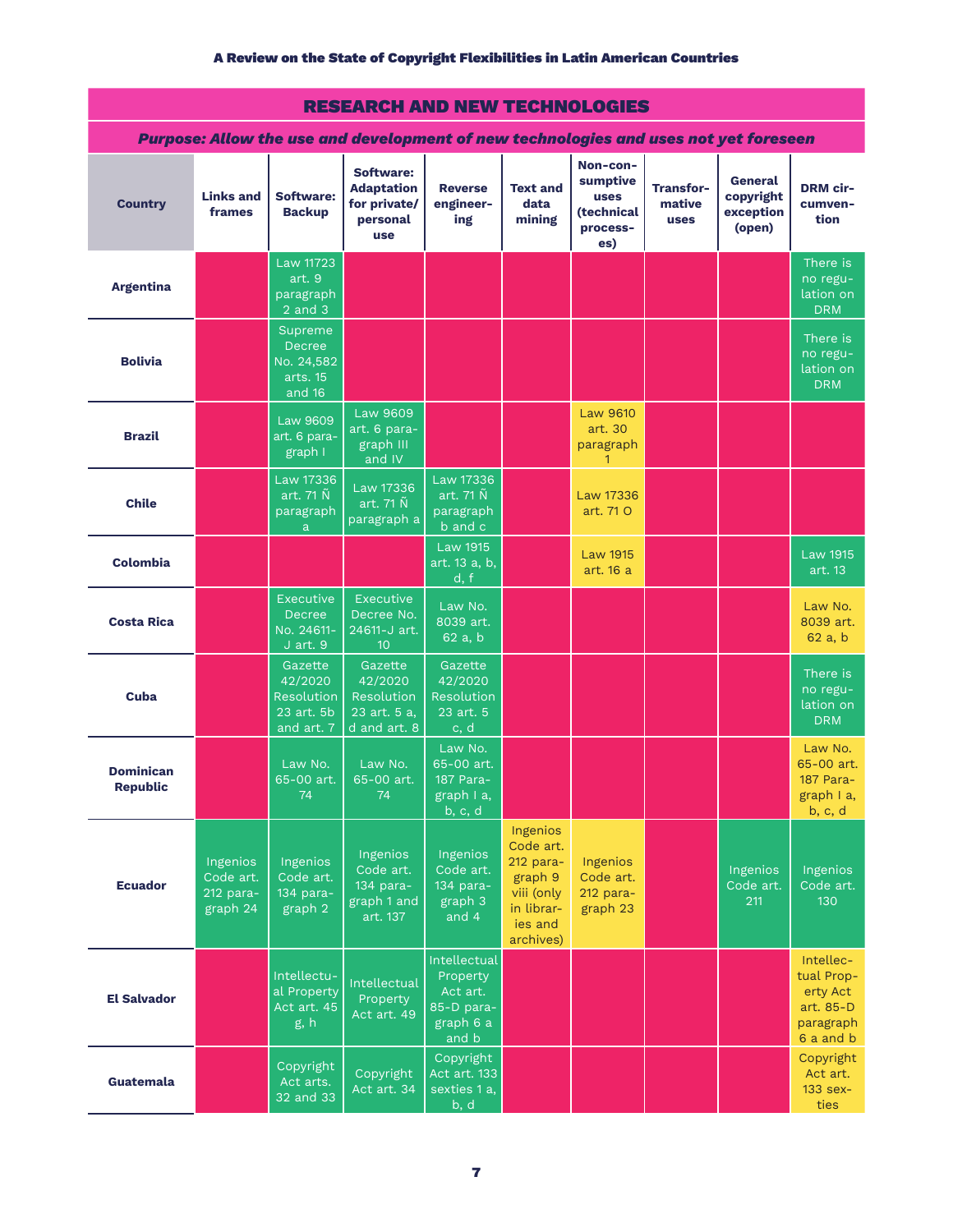| <b>RESEARCH AND NEW TECHNOLOGIES</b>                                                 |                            |                                                  |                                                                          |                                                                                                      |                                   |                                                                      |                                           |                                             |                                                                              |  |  |
|--------------------------------------------------------------------------------------|----------------------------|--------------------------------------------------|--------------------------------------------------------------------------|------------------------------------------------------------------------------------------------------|-----------------------------------|----------------------------------------------------------------------|-------------------------------------------|---------------------------------------------|------------------------------------------------------------------------------|--|--|
| Purpose: Allow the use and development of new technologies and uses not yet foreseen |                            |                                                  |                                                                          |                                                                                                      |                                   |                                                                      |                                           |                                             |                                                                              |  |  |
| <b>Country</b>                                                                       | <b>Links and</b><br>frames | <b>Software:</b><br><b>Backup</b>                | Software:<br><b>Adaptation</b><br>for private/<br>personal<br><b>use</b> | <b>Reverse</b><br>engineer-<br>ing                                                                   | <b>Text and</b><br>data<br>mining | Non-con-<br>sumptive<br><b>uses</b><br>(technical<br>process-<br>es) | <b>Transfor-</b><br>mative<br><b>uses</b> | General<br>copyright<br>exception<br>(open) | <b>DRM</b> cir-<br>cumven-<br>tion                                           |  |  |
| <b>Honduras</b>                                                                      |                            | <b>Decree</b><br>No. 4-99-<br>E art. 53          |                                                                          | Decree No.<br>4-99-E art.<br>34 a, b, d                                                              |                                   |                                                                      |                                           |                                             | Decree<br>No. 4-99-<br>E art. 34<br>and $35$                                 |  |  |
| <b>Mexico</b>                                                                        |                            | Federal<br>Copyright<br>Act art.<br>105          |                                                                          | Federal<br>Copyright<br>Act art. 114<br>quater I,<br>III, VI and<br>VII and<br>quinquies I<br>and II |                                   |                                                                      |                                           |                                             | Federal<br>Copyright<br>Act art.<br>114 ter.<br>quater<br>and quin-<br>quies |  |  |
| <b>Nicaragua</b>                                                                     |                            | Law No.<br>312 art. 39                           | Law No. 312<br>art. 39                                                   |                                                                                                      |                                   |                                                                      |                                           |                                             |                                                                              |  |  |
| Panama                                                                               |                            | Law <sub>64</sub><br>art. 27                     | Law 64 art.<br>28                                                        | Law 64 art.<br>29 and art.<br>145                                                                    |                                   |                                                                      |                                           |                                             | <b>Law 64</b><br>art. 145<br>and art.<br>146 para-<br>graph 3                |  |  |
| <b>Paraguay</b>                                                                      |                            | <b>Law 1328</b><br>art. 71                       | <b>Law 1328</b><br>art. 71 and<br>72                                     |                                                                                                      |                                   |                                                                      |                                           |                                             |                                                                              |  |  |
| Peru                                                                                 |                            | Legislative<br><b>Decree</b><br>822 art. 74      | Legislative<br>Decree 822<br>airt. 75                                    | Legislative<br>Decree 822<br>art. 76 and<br>196B                                                     |                                   |                                                                      |                                           |                                             | Legislative<br><b>Decree</b><br>822 art.<br>196B                             |  |  |
| <b>Uruguay</b>                                                                       |                            |                                                  |                                                                          |                                                                                                      |                                   |                                                                      |                                           |                                             |                                                                              |  |  |
| Venezuela                                                                            |                            | Copyright<br>Act art. 44<br>paragraph<br>5 and 6 |                                                                          |                                                                                                      |                                   |                                                                      |                                           |                                             |                                                                              |  |  |

# Glossary - Purpose: Allow the use and development of new technologies and uses not yet foreseen

# **Links and frames**

Links can be considered as acts of public communication of works and, despite being the soul of the web's operation, they are subject of controversies. For that reason, an express exception is necessary to enable their lawful use.

# **Software: Backup**

This exception allows a backup copy of a computer program for maintenance and/or loss prevention. Some legislations also provide for the possibility of making a copy to test the program and determine if it is suitable for the intended use.

# **Software: Adaptation**

This exception allows copying and adapting a legally acquired program, to the extent that it is necessary to be able to use the program or for it to function according to the intended use. For example, it allows the person using an application or program to translate the graphical interface into their language.

#### **Reverse engineering**

Reverse engineering is a process that consists of analyzing a system or program in order to identify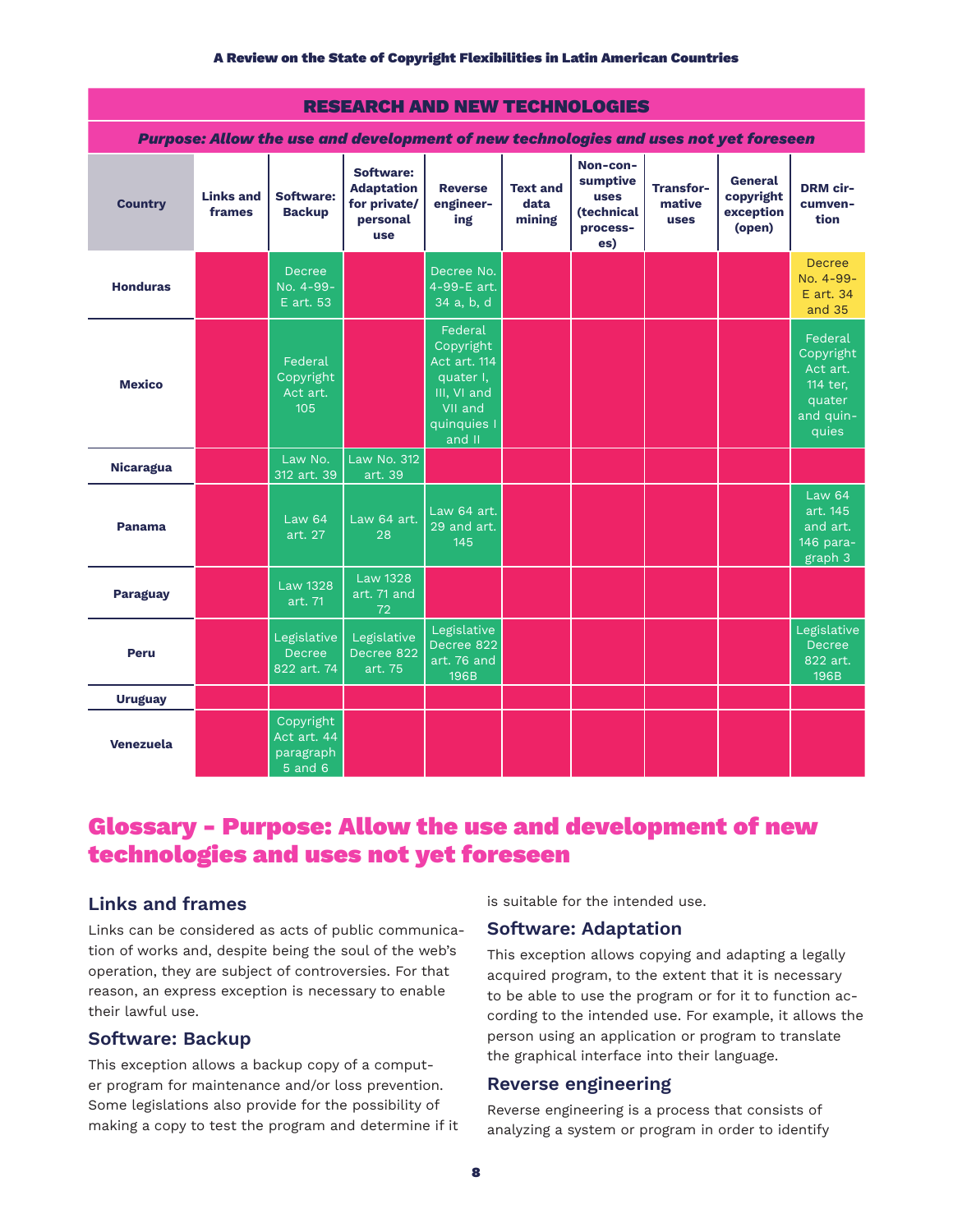its components and represent its operation. Reverse engineering requires copying the program at least once and is used for various purposes such as study or research, security checks, achieving interoperability with other programs, or developing competitive programs. The development of competitive programs is an activity that is excluded in most legislations that provide an exception for reverse engineering.

# **Text and data mining**

Text and data mining techniques (TDM) have become one of the most important ways to analyze and extract new knowledge. To carry out a TDM analysis on a database (databases are considered works), it is necessary to copy the database and process data (clean, reorder, standardize, etc.). The same thing happens when we intend to carry out the same type of analysis on texts or when compiling metadata from digital collections of works. All these acts of copying and transformation of databases and works, despite the fact that they are mostly carried out in an automated manner, require prior authorization from the person who owns the rights, unless there is an exception that covers them.

# **Non-consumptive uses (technical processes)**

The operation of digital technologies involves technical processes that copy the contents, compress them, split them into packets, transmit the packets and reassemble them, generating reproductions, transformations and distributions over and over again. "Non-consumptive use" is the use of a work, enabled by technology, that is not based on the underlying expressive and creative purpose of the work, and therefore does not compete with the normal exploitation of that work in its original expression. This exception should generically enable uses such as caching, temporary copies needed for streaming, as well as indexing and many other technical processes involved in the operation of computing devices and the Internet.

# **Transformative uses**

Transformative use is derived from the doctrine of 'fair use' and implies the use of pre-existing works to create something new, which is not merely a substitute

for the previous work. The uses that can be considered transformative include quotes, parody, caricature and pastiche, as well as more modern uses, such as those that involve sampling, mashup and remixing of works. Some examples of transformative use are works of appropriationist art, such as Andy Warhol's serigraphs or Marcel Duchamp's Mona Lisa. Mashups are also transformative uses, as are memes made from movie clips, and even the use of copyrighted graphics as thumbnails in search engine results.

# **General copyright exception**

This type of exception consists of a general clause that is open and flexible, so that it can protect new and emerging uses that are of social interest and do not harm authors.

An example of this type of exception could be the "fair use" doctrine, originated in the jurisprudence of the United States and expanded to other countries. It takes into account several factors: 1) the purpose and character of the use, including whether such use is of a commercial nature or is for nonprofit educational purposes; 2) the nature of the copyrighted work; 3) the amount and substantiality of the portion used in relation to the copyrighted work as a whole; and 4) the effect of the use upon the potential market for or value of the copyrighted work. In short, it is a flexible and open clause, through which different uses may be permitted based on certain previously defined factors. It is worth clarifying that a general, open or flexible copyright exception always accompanies a system of specific exceptions, serving as an outlet when the need arises to enable certain uses not explicitly listed.

## **DRM circumvention**

Digital rights management (DRM) measures are anti-copying or access control mechanisms used by copyright holders to limit some uses of digital works. The vast majority of countries have incorporated into their legislation provisions that penalize circumvention. For this reason, DRM circumvention must be explicitly enabled when DRM circumvention is performed to exercise an exception. It is useless to offer users copyright exceptions without offering the guarantee that they will be able to circumvent the obstacles caused by DRM measures in order to use those exceptions.